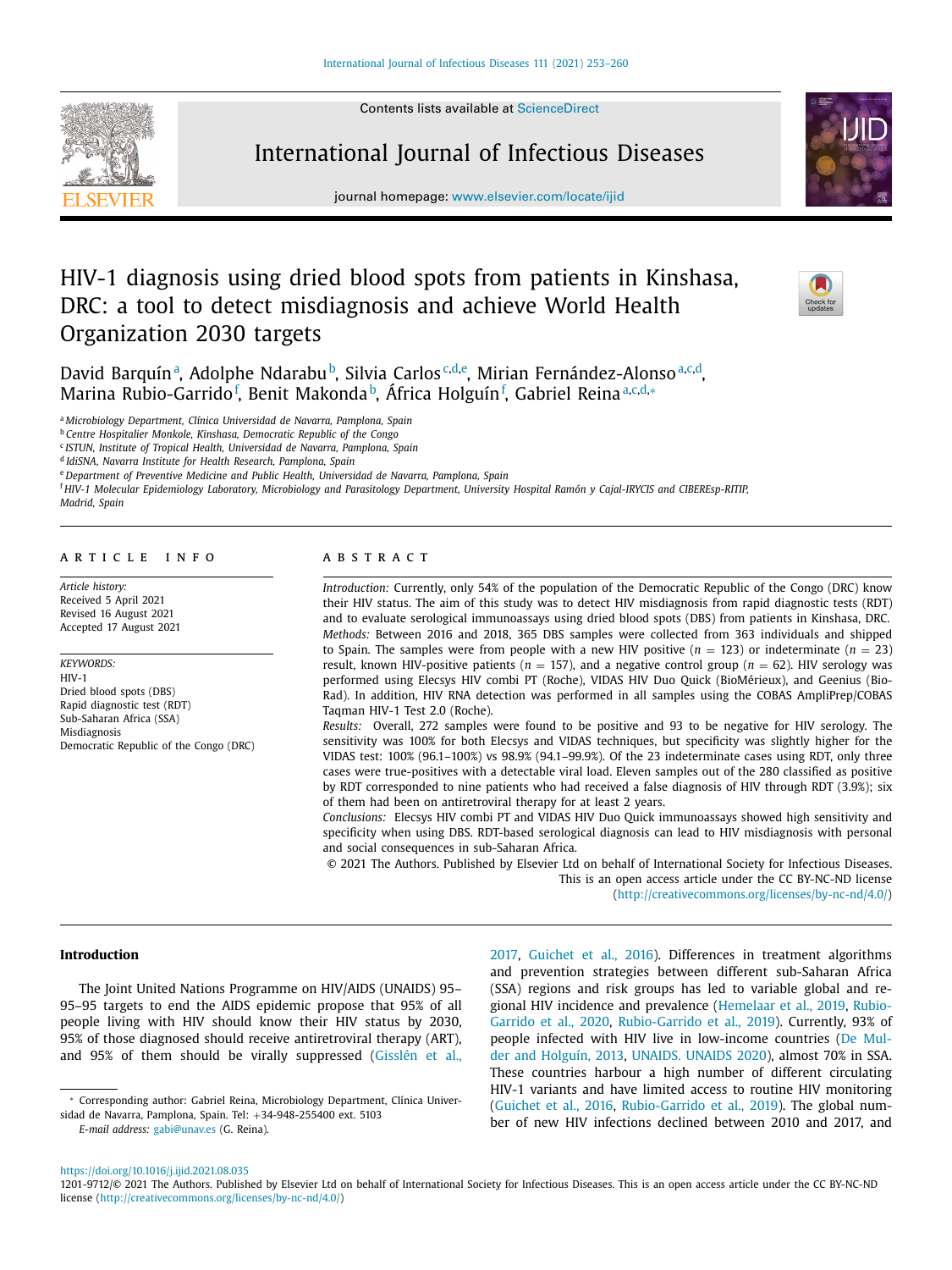SSA had the leading role in this reduction in new HIV infections [\(UNAIDS.](#page-6-0) UNAIDS 2020). However, the implementation of the previous 90–90–90 targets for 2020 in the West and Central Africa regions has been slow, with 68% of people currently knowing their HIV status, 85% of whom are on treatment and 45% of viral suppression among people living with HIV. In the Democratic Republic of the Congo (DRC), 54% of people living with HIV know their HIV status, 49% of them receive treatment, and there are no data about the third target (viral suppression) [\(UNAIDS.](#page-6-0) UNAIDS 2020).

In the DRC, genetic variability of HIV is increasing, especially the number of circulating complex [recombinants](#page-6-0) (Hemelaar et al., 2019), which could be associated with [misdiagnosis](#page-6-0) (Vidal et al., 2000, [Shanks](#page-6-0) et al., 2013, Kufa et al., [2017\)](#page-6-0). The World Health Organization (WHO) has proposed a diagnosis algorithm based on three consecutive HIV rapid diagnostic tests (RDTs) and/or enzyme immunoassays (EIAs) in countries with a prevalence below 5% with an affordable price. Three reactive tests are required for a positive diagnosis, but if the third RDT is negative, the patient is classified as having HIV-inconclusive results (World Health Organization, 2019). This approach appears to be appropriate for use in regions with minimal infrastructure and training, as no expensive equipment or laboratory facilities are required. In addition, it enables HIV testing services to be delivered in non-laboratory settings (World Health [Organization](#page-6-0) 2019). However, some studies have suggested that data from local evaluations are important for assessing [diagnostic](#page-6-0) accuracy in the specific setting (Do Rosario Augusto et al., 2020).

RDTs can use fourth-generation techniques, detecting both HIV antibodies and p24 antigen simultaneously. The drawback of RDTs is their subjective reading, which can raise doubts regarding the interpretation of the results, and they do not appear to be as sensitive as the standard combined test (HIV Combo assay) performed using automated high-throughput instruments. The ability of the HIV Combo assay to detect HIV antigen empowers the test with the capacity to detect recent HIV infections during the antibodynegative window period, increasing the sensitivity and reducing the detection of false-negatives. RDT-based algorithms have enabled the implementation of HIV programmes and surveillance in resource-limited settings and they have been crucial to scaling up access to life-saving treatment. However, there are also cases of HIV misdiagnosis with these test algorithms. These false diagnosis cases are a risk for the HIV programmes in resourcelimited countries. They have been reported and attributed to a variety of factors, including cross-reactivity, misinterpretation, HIV variability, administrative errors, RDT storage and transport conditions, lack of staff training, sample origin, the patient's sex, comorbidities, and other factors associated with the geographic region [\(Hemelaar](#page-6-0) et al., 2019, [Shanks](#page-6-0) et al., 2013, Kufa et al., [2017,](#page-6-0) [Kosack](#page-6-0) et al., 2017, [Klarkowski](#page-6-0) et al., 2014). An alternative to the traditional biological samples used for diagnosis (plasma or whole blood) are dried blood spots (DBS). DBS are cheaper, simple to store and transport, allow further molecular testing, and use a minimum volume of blood, making them ideal for use in resourcelimited countries (De Mulder and [Holguín,](#page-6-0) 2013). DBS have been demonstrated to be an alternative for HIV diagnosis instead of plasma and have been used with standard HIV immunoassays in centralized facilities. Automated immunoassays performed on DBS can be more efficient than RDTs [\(Tuaillon](#page-6-0) et al., 2020). Nevertheless, they can have lower sensitivity than serum/plasma due to the lower concentration of antigen/antibodies or a delay in diagnosis.

The aim of this study was to detect HIV misdiagnosed cases by comparing the results of the RDT-based HIV testing algorithm currently used in DRC with the analysis of collected DBS samples tested on centralized HIV testing platforms.

# **Materials and methods**

### *Study design and participants*

The OKAPI project (Observational Kinshasa AIDS Prevention Initiative) is a prospective cohort study designed to evaluate factors associated with changes in HIV knowledge and sexual behaviours after 6 and 12 months of follow-up. From April 2016 to April 2018, people aged 15–59 years attending HIV voluntary counselling and testing (VCT) at Monkole Hospital Centre in Kinshasa and patients coming from Hospital Kalembelembe were invited to participate.

For this specific study, samples were collected from participants who received a new HIV positive  $(n = 123)$  or indeterminate result (*n* = 23) within the OKAPI project, which were tested together with a group of samples from known HIV-positive patients  $(n = 157)$  and an HIV-negative control group  $(n = 62)$ .

# *Blood sample collection*

Specimens from the OKAPI project ( $n = 146$ ), all negative controls  $(n = 62)$ , and samples from a subset of HIV-infected patients not on ART  $(n = 23)$  were collected simultaneously for RDT and DBS. Samples from HIV-positive individuals on ART ( $n = 134$ ) were exclusively collected to prepare DBS, since the patients had been diagnosed previously.

Samples were collected by venipuncture for RDT analyses and 70 μl of whole blood was placed with a micropipette onto each spot on a Whatman Paper 903 Protein Saver Card (Schleiche and Schuell, USA). Each card contained five dots. Two or three cards were collected for each participant. They were dried separately on a drying-rack overnight at room temperature at Monkole and Kalembelembe hospitals (Kinshasa, DRC), sealed in a zip-lock plastic bag with desiccant bags and stored at −20°C until shipped in dry ice to Clínica Universidad de Navarra (Pamplona, Spain), where they were stored at −80°C until further use. A total of 365 samples were collected for this study and analysed in advance in Kinshasa.

# *Anti-HIV laboratory analysis*

HIV serological diagnosis in Kinshasa (DRC) was performed using the following RDTs (immunoassays): Alere Determine HIV-1/2 Ag/Ab (Abbott), Double-Check Gold HIV 1&2 (Orgenics), and Uni-Gold HIV (Trinity Biotech). The algorithm used for the diagnosis of HIV infection in Kinshasa during 2016–2018 consisted of one positive result with the Abbott test as screening and then two additional RDTs performed for confirmation. If two RDT results are positive, the sample is classified as positive. In the case of discordant results, where the initial Abbott screening test is positive, but both confirmatory RDTs are negative, the sample is classified as an 'indeterminate' result requiring further testing. In that case, after 2 weeks the patient is scheduled to return for a second confirmatory testing using RDT.

At the laboratory of the Clínica Universidad de Navarra in Spain, the blood was extracted from one dot of DBS by elution in 1 ml of phosphate buffered saline (PBS), for 60 minutes at 37°C. The samples were analysed with two immunoassay tests: Elecsys HIV combi PT (Roche) and VIDAS HIV Duo Quick (BioMérieux), both fourth-generation assays. The Elecsys HIV combi PT (Roche) is an in vitro electrochemiluminescence immunoassay test for qualitative detection of anti-HIV-1 and anti-HIV-2 antibodies and p24 HIV-1 antigen simultaneously, for which the cut-off index (COI) is 1.00. The VIDAS HIV Duo Quick (BioMérieux) is a test that combines also two enzyme immunoassay reactions for the detection of p24 antigen and anti-HIV-1 and anti-HIV-2 antibodies; the cut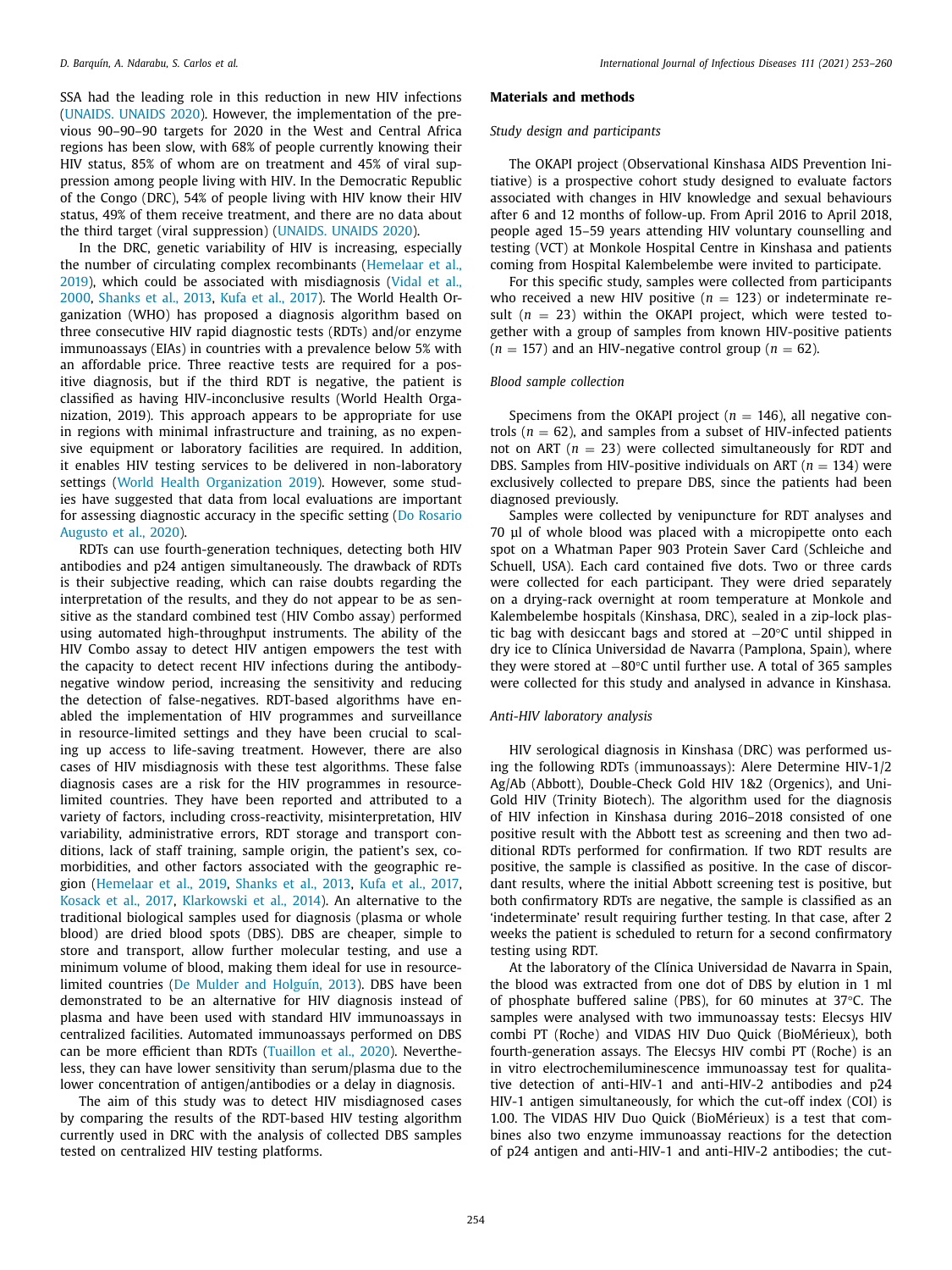off test value (VT) of this test is 0.25. The assay takes 80 minutes, compared to 27 minutes for the Elecsys HIV combi PT (Roche). The sample volume used is 200 μl for VIDAS and 40 μl for Elecsys.

Finally, 135 randomly selected samples were subjected to further serological testing and differentiation of either HIV-1 or HIV-2 antibodies. For this purpose, 40 μl of the previous DBS eluted product was used to perform the Geenius HIV 1/2 confirmatory assay (Geenius, Bio-Rad, USA), according to previous reports using DBS [\(Fernández](#page-6-0) McPhee et al., 2015). For the interpretation of the results, the intensity of the band of each antigen that appeared in the assay was classified into three categories: non-reactive (no band appeared), low intensity (band appeared with low intensity or colour), high intensity (clear colour of the band appeared).

HIV seropositive patients (true-positive) were considered those with at least two positive tests among the three techniques used from DBS (Elecsys, VIDAS, and Geenius). This criterion was used for sensitivity and specificity calculation.

### *HIV-1 viral load*

The HIV-1 viral load was analysed in all samples  $(n = 365)$ using the COBAS AmpliPrep/COBAS Taqman HIV-1 (Roche). A new DBS dot was eluted with 1.2 ml of specimen pre-extraction reagent (SPEX; Roche, Mannheim, Germany) for 10 minutes at 56°C. The number of HIV-1 RNA copies per dot and per millilitre of plasma was obtained, after considering the patient's haematocrit, assuming a haematocrit of 42% for females and 47% for males according to previous studies from SSA [\(Rubio-Garrido](#page-6-0) et al., 2019, Miri-Dashe et al., 2014). This led to plasma volumes of 40.6 μl and 37.1 μl, respectively, in 70 μl blood collected per dot.

#### *Ethical issues*

The project was approved by the human subjects review committees at Monkole Hospital/University of Kinshasa (Kinshasa, DRC) and University of Navarra (Pamplona, Spain). Informed consent was obtained from the enrolled participants. All methods were performed in accordance with relevant guidelines and regulations.

#### *Statistical analysis*

All statistical analyses were conducted in Stata 15.0 statistical program. A descriptive analysis was performed to examine demographic and clinical characteristics and ART data. The mean, median, and interquartile range (IQR) were calculated for quantitative variables and percentages were analysed for qualitative variables.

### **Results**

From April 2016 to April 2018, a total of 365 DBS specimens were collected. Out of the 365 study samples, 303 (83%) yielded a positive  $(n = 280)$  or indeterminate  $(n = 23)$  result using RDTs in the DRC and 62 (17%) were negative [\(Figure](#page-3-0) 1).

The majority of patients enrolled in the study were female (64% female, 36% male). The mean age of participants was 41.4 years (range 15–59 years) and the median CD4 count was 264/μl (IQR 152–427/μl).

Regarding antiretroviral treatment, among 280 HIV-positive patients locally, 157 (56%) were receiving ART, 108 (39%) had never received treatment, and no data were available for the remaining 15 (5%) patients due to loss to follow-up. The regimens were based almost exclusively on nucleoside reverse-transcriptase inhibitors (NRTIs) and non-nucleoside reverse-transcriptase inhibitors (NNRTIs); the most commonly used combination was zidovudine  $(AZT)$  + lamivudine  $(3TC)$  + nevirapine  $(NVP)$  as first-line therapy (76 patients) and tenofovir disoproxil fumarate  $(TDF) + 3TC + e$ favirenz (EFV), mainly as alternative treatment (25) patients).

As shown in [Table](#page-4-0) 1, a total of 365 DBS samples were tested simultaneously with Elecsys and VIDAS serological assays. The Elecsys HIV combi PT (Roche) test was positive for 273 (74.8%) DBS samples (median COI 268, IQR 112–763) and negative for 92 samples (25.2%) (median COI 0.234, IQR 0.203–0.287). The VIDAS HIV Duo Quick (BioMérieux) resulted positive for 272 (74.5%) DBS samples (median VT 20.2, IQR 14.6–25-4), while 93 samples (25.5%) were negative (median VT 0.16, IQR 0.15–0.17).

The diagnostic accuracy of the HIV serological screening assays and the total adjusted sensitivity and specificity of both immunoassays were close to 100%. However, the specificity of the Elecsys HIV combi PT (Roche) was lower (98.9%) due to a falsepositive result. Regarding the Geenius HIV 1/2 confirmatory assay (Geenius, Bio-Rad, USA), 135 (36.9%) out of the 365 collected DBS were randomly selected and tested. Among them, 100 (74.1%) gave a positive HIV-1 diagnosis mainly due to the presence of antibodies against gp-160 and gp-41 antigens, and 35 (25.9%) were negative or indeterminate. Among the 100 HIV-1-positive samples, 100% were positive by Elecsys HIV combi PT (Roche) and VI-DAS HIV Duo Quick (BioMérieux). However, among the 35 HIV-1 negative/uncertain samples, nine (25.7%) were simultaneously HIV-1-positive by Elecsys HIV combi PT (Roche) (COI range 3.35–45.54) and VIDAS HIV Duo Quick (BioMérieux) (VT range 0.48–12.12); in addition, two of them had detectable HIV-1 RNA. All of the indeterminate samples by Geenius testing (5) were found among these nine samples, due to the unique presence of a low intensity band in the gp-41 line in all of them. No HIV-2 infection was detected.

[Table](#page-4-0) 2 shows in detail the data of the nine participants studied in this series who had a corresponding HIV misdiagnosis in Kinshasa. One of them (CUN182), a 31-year-old male misdiagnosed in 2016, was studied at three different points with three different DBS samples obtained. As shown, most patients were receiving ART when the DBS sample collection was carried out. Among these samples, only one demonstrated a positive result in one of the three immunoassays (Elecsys); however, it tested HIV-negative by VIDAS and Geenius, while the viral load was undetectable. Therefore, the Elecsys result was considered a false-positive, resulting in a lower specificity than the remaining techniques [\(Table](#page-4-0) 2).

In addition, of 23 participants with inconclusive RDT HIV results, three had HIV RNA detected in DBS and were considered as HIV-infected, and 20 participants were considered HIV-uninfected [\(Table](#page-5-0) 3).

All samples were analysed by COBAS AmpliPrep/COBAS for the detection and quantification of HIV-1 RNA as an additional confirmatory assay and to rule out acute infections. Viral load results within the quantification range of the assay were available for 232 (63.5%) of 365 samples, but HIV-1 RNA was not detected in 133 (36.4%) samples. The median viral load in the positive samples was 1225 copies/ml (IQR 562–33 916 copies/ml). After eliminating data from individuals on ART or unknown therapy, the sensitivity and specificity for HIV diagnosis by HIV RNA detection using DBS was 97.2% (95% CI 90.2–99.7%) and 98.9% (95% CI 92.3–99.9%), respectively.

# **Discussion**

This study revealed 32 patients who had received an incorrect HIV diagnosis on site and had even started ART. In addition, the utility of DBS for serological and molecular analysis to confirm or rule out HIV infection was evaluated. HIV misdiagnosis can give rise to serious public health and individual consequences, not only in low-income countries (LICs) but also in high-income countries [\(Kosack](#page-6-0) et al., 2017, [Lasry](#page-6-0) et al., 2019). These errors in diagnosis can decrease the validity of HIV diagnostic techniques, test-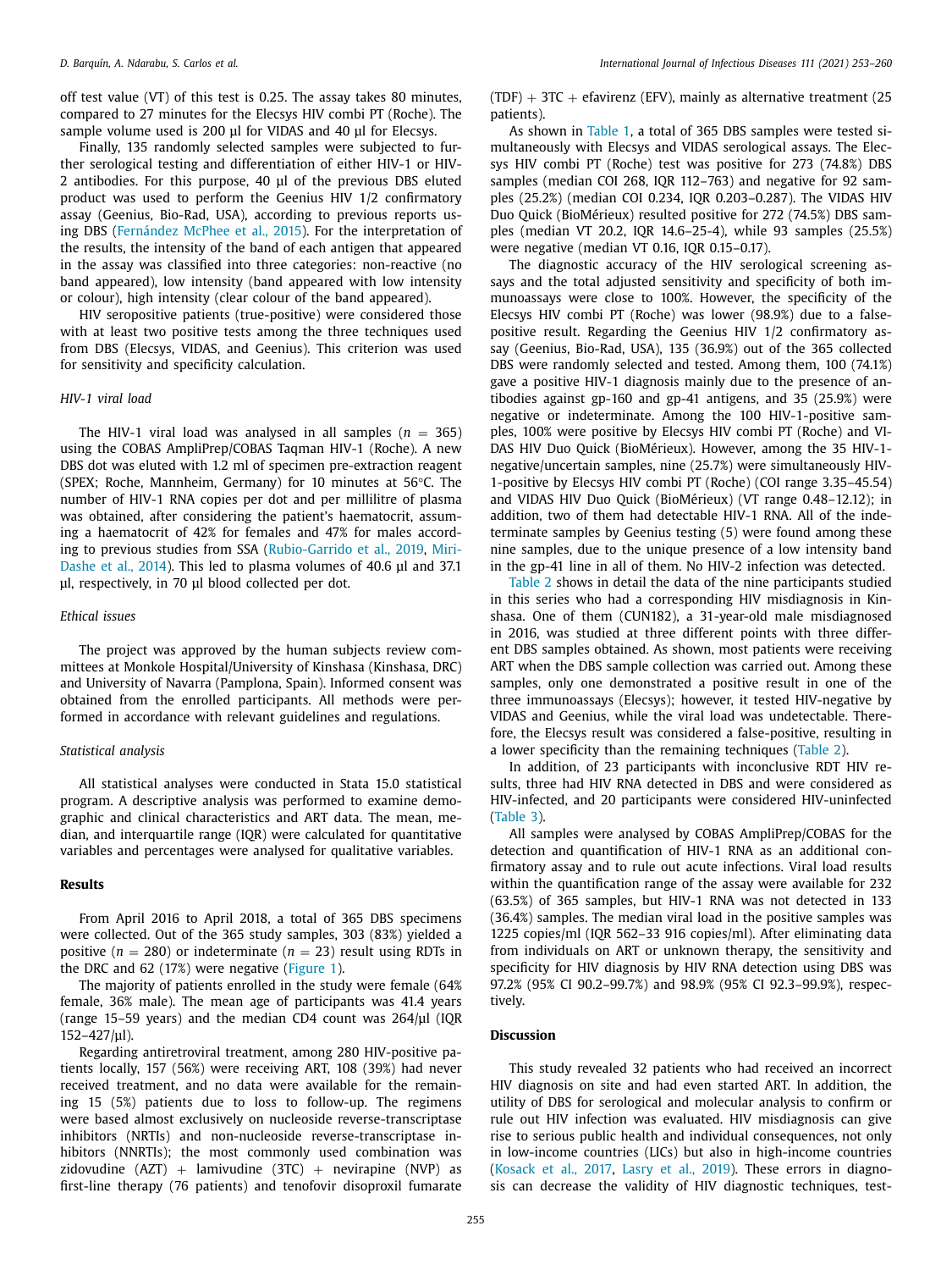<span id="page-3-0"></span>

\* No indeterminate results were found through serological or molecular DBS analysis

**Figure 1.** Summary of HIV diagnosis through RDT and DBS analysis for patients seen in Kinshasa (DRC).

ing programs and strategies, and increase the cost in patients who do not need ART. Currently, the WHO recommends retesting each patient to verify HIV infection before ART initiation (Lasry et al., 2019, [Eaton](#page-6-0) et al., 2017). Thus, in LICs there is an [imperative](#page-6-0) need to improve correct diagnosis. Moreover, the effects of an error in HIV testing, misclassification, and treatment of HIV-negative people has important health system consequences mainly in these countries. The use of DBS has been proposed as an alternative sample to plasma/serum that is easier to collect, store, and ship, and is very convenient in limited resource countries [\(Rubio-Garrido](#page-6-0) et al., 2019, De Mulder and [Holguín,](#page-6-0) 2013, [Fernández](#page-6-0) McPhee et al., 2015, WHO. [Implementing](#page-6-0) HIV Viral Load Testing. 2014) for HIV testing and surveillance [\(Stefic](#page-6-0) et al., 2020). In this study, all samples were sent on DBS cards, allowing a cheap and easy way to transport them from DRC to Spain. The results obtained from RDT and DBS

samples from HIV-infected patients were compared in virological failure, naïve subjects, and non-infected individuals.

RDTs have been proposed and recommended by the WHO for LICs due to their cost and the non-availability of other techniques; they recommend three consecutive positive RDTs in low prevalence settings [\(Eaton](#page-6-0) et al., 2017) like DRC with an estimated prevalence below 1%. The performance of RDTs within a WHO-recommended testing strategy and a validated testing algorithm has been shown to be highly reliable in different countries and settings in Africa [\(Dupwa](#page-6-0) et al., 2019), but there is a need to design accurate testing algorithms specific for the region. In addition, countries and administrations should strongly consider routine retesting before ART initiation (WHO recommendation) to avoid misdiagnosis and unnecessary treatment [\(Kosack](#page-6-0) et al., 2017), as well as the psychological trauma and stigmatization associated with HIV infection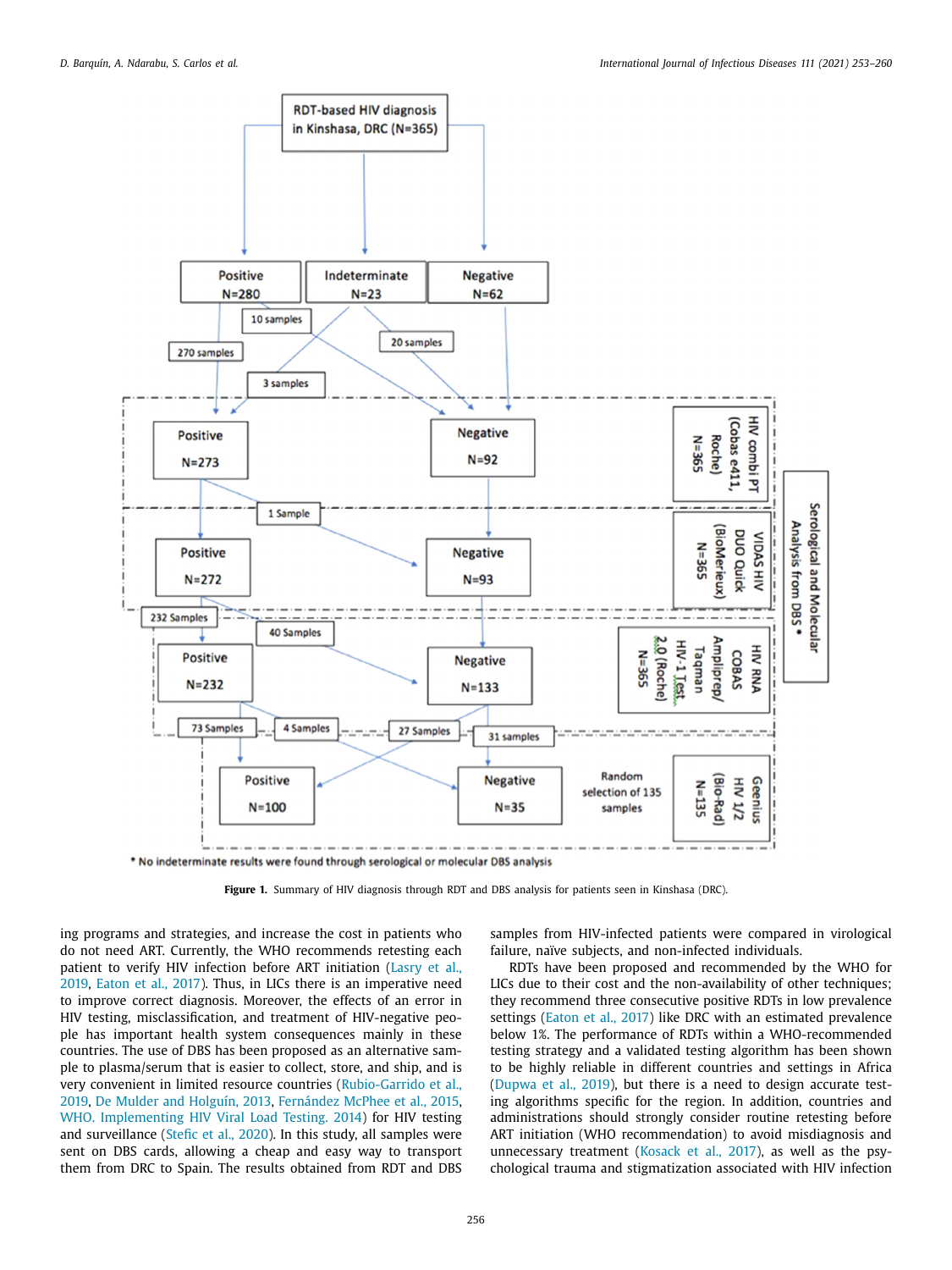|                 | Positive                 | Negative           | Elecsys HIV combi PT (Roche) ( $n = 363$ )<br>Positive | Negative         | VIDAS HIV Duo Quick (BioMérieux) ( $n = 363$ )<br>Positive | Negative           | Geenius HIV 1/2 confirmatory assay (Geenius, Bio-Rad, USA) $(n = 135)^{a}$ |
|-----------------|--------------------------|--------------------|--------------------------------------------------------|------------------|------------------------------------------------------------|--------------------|----------------------------------------------------------------------------|
| RDT $(n = 363)$ | Positive $(n = 278)$     | 270                |                                                        | 269              |                                                            | 97                 | 15                                                                         |
|                 | Indeterminate $(n = 23)$ |                    | 20                                                     |                  | 20                                                         |                    | 20                                                                         |
|                 | Negative $(n = 62)$      |                    | 62                                                     |                  | 62                                                         |                    |                                                                            |
| Sensitivity     |                          | 100% (98.6–100%)   |                                                        | 100% (98.6–100%) |                                                            | 91.7% (84.9–96.1%) |                                                                            |
| Specificity     |                          | 98.9% (94.0-99.9%) |                                                        | 100% (96.0–100%) |                                                            | 100% (86.8–100%)   |                                                                            |
| <b>PPV</b>      |                          | 99.6% (97.9–99.9%) |                                                        | 100% (98.6–100%) |                                                            | 100% (96.4–100%)   |                                                                            |
| <b>NPV</b>      |                          | 100% (96.0-100%)   |                                                        | 100% (96.0–100%) |                                                            | 74.3% (56.7-87.5%) |                                                                            |

<span id="page-4-0"></span>

|                                                                                                                                                | Positive                                                                                                                                                                 | Negative      |                     | Elecsys HIV combi PT (Roche) ( $n = 363$ )<br>Positive | Negative       | VIDAS HIV Duo Quick (BioMérieux) ( $n = 363$ )<br>Positive |                                           | Geenius HIV 1/2 confirmatory assay (Geenius, Bio-Rad, USA) ( $n = 135$ ) <sup>a</sup><br>Negative |                            |                                |
|------------------------------------------------------------------------------------------------------------------------------------------------|--------------------------------------------------------------------------------------------------------------------------------------------------------------------------|---------------|---------------------|--------------------------------------------------------|----------------|------------------------------------------------------------|-------------------------------------------|---------------------------------------------------------------------------------------------------|----------------------------|--------------------------------|
| RDT $(n = 363)$                                                                                                                                | Positive ( $n = 278$ )                                                                                                                                                   | 270           |                     | 8                                                      | 269            | 9                                                          | 97                                        | 15                                                                                                |                            |                                |
|                                                                                                                                                | Indeterminate ( $n = 23$ )                                                                                                                                               | 3             |                     | 20                                                     | 3              | 20                                                         | 3                                         | $20\,$                                                                                            |                            |                                |
|                                                                                                                                                | Negative ( $n = 62$ )                                                                                                                                                    | $\mathbf{0}$  |                     | 62                                                     | $\mathbf{0}$   | 62                                                         | $\mathbf{0}$                              | $\mathbf{0}$                                                                                      |                            |                                |
| Sensitivity                                                                                                                                    |                                                                                                                                                                          |               | 100% (98.6-100%)    |                                                        |                | 100% (98.6-100%)                                           |                                           | 91.7% (84.9-96.1%)                                                                                |                            |                                |
| Specificity                                                                                                                                    |                                                                                                                                                                          |               | 98.9% (94.0-99.9%)  |                                                        |                | 100% (96.0-100%)                                           |                                           | 100% (86.8-100%)                                                                                  |                            |                                |
| PPV                                                                                                                                            |                                                                                                                                                                          |               | 99.6% (97.9-99.9%)  |                                                        |                | 100% (98.6-100%)                                           |                                           | 100% (96.4-100%)                                                                                  |                            |                                |
| <b>NPV</b>                                                                                                                                     |                                                                                                                                                                          |               | 100% (96.0-100%)    |                                                        |                | 100% (96.0-100%)                                           |                                           | 74.3% (56.7-87.5%)                                                                                |                            |                                |
|                                                                                                                                                |                                                                                                                                                                          |               |                     |                                                        |                |                                                            |                                           |                                                                                                   |                            |                                |
|                                                                                                                                                |                                                                                                                                                                          |               |                     |                                                        |                |                                                            |                                           |                                                                                                   |                            |                                |
|                                                                                                                                                | Characteristics and detailed testing results of participants with a false-positive local misdiagnosis by local RDT ( $n = 9$ ).<br>Subject data<br>Date of HIV diagnosis | Age (years)   | Sex                 | CD4 (cells/ $\mu$ l)                                   | ART            | ART duration (years)                                       | Serology<br>HIV serology<br>Elecsys Roche | HIV serology<br>VIDAS BioMérieux                                                                  | Geenius HIV 1/2<br>Bio-Rad | <b>RNA</b><br>Viral load Roche |
|                                                                                                                                                |                                                                                                                                                                          |               |                     |                                                        |                |                                                            |                                           |                                                                                                   |                            |                                |
|                                                                                                                                                | 2007<br>1992                                                                                                                                                             | Unknown<br>27 | Unknown<br>M        | Unknown                                                | Yes            | 11.9                                                       | Neg                                       | Neg                                                                                               | Not done                   | Neg                            |
|                                                                                                                                                |                                                                                                                                                                          |               |                     | 234                                                    | Yes            | 19.2                                                       | Positive (COI: 2.05)                      | Neg (VT: 0.17)                                                                                    | Neg<br>(no bands)          | Neg                            |
|                                                                                                                                                | Unknown                                                                                                                                                                  | Unknown       | Unknown             | Unknown                                                | Unknown        | Unknown                                                    | Neg                                       | Neg                                                                                               | Neg                        | Neg                            |
|                                                                                                                                                | 2016                                                                                                                                                                     | 30            | M                   | 669                                                    | Yes            | 4.5                                                        | Neg                                       | Neg                                                                                               | Not done                   | Neg                            |
|                                                                                                                                                | Unknown                                                                                                                                                                  | 45            | M                   | 268                                                    | Yes            | 5.3                                                        | Neg                                       | Neg                                                                                               | Not done                   | Neg                            |
|                                                                                                                                                | 2017                                                                                                                                                                     | 69            | F                   | 898                                                    | Unknown        | Unknown                                                    | Neg                                       | Neg                                                                                               | Not done                   | Neg                            |
|                                                                                                                                                | 2016                                                                                                                                                                     | 31            | M                   | 1029                                                   | Yes            | 4.4                                                        | Neg                                       | Neg                                                                                               | Neg                        | Neg                            |
| Table 2<br>ID<br>CUN41<br>CUN84<br>CUN99<br><b>CUN117</b><br><b>CUN130</b><br><b>CUN136</b><br><b>CUN182</b><br><b>CUN200</b><br><b>CUN345</b> | 2012<br>2012                                                                                                                                                             | 62<br>32      | F<br>$\overline{F}$ | 436<br>Unknown                                         | Yes<br>Unknown | 4.2<br>3.2                                                 | Neg<br>Neg                                | Neg<br>Neg                                                                                        | Not done<br>Neg            | Neg<br>Neg                     |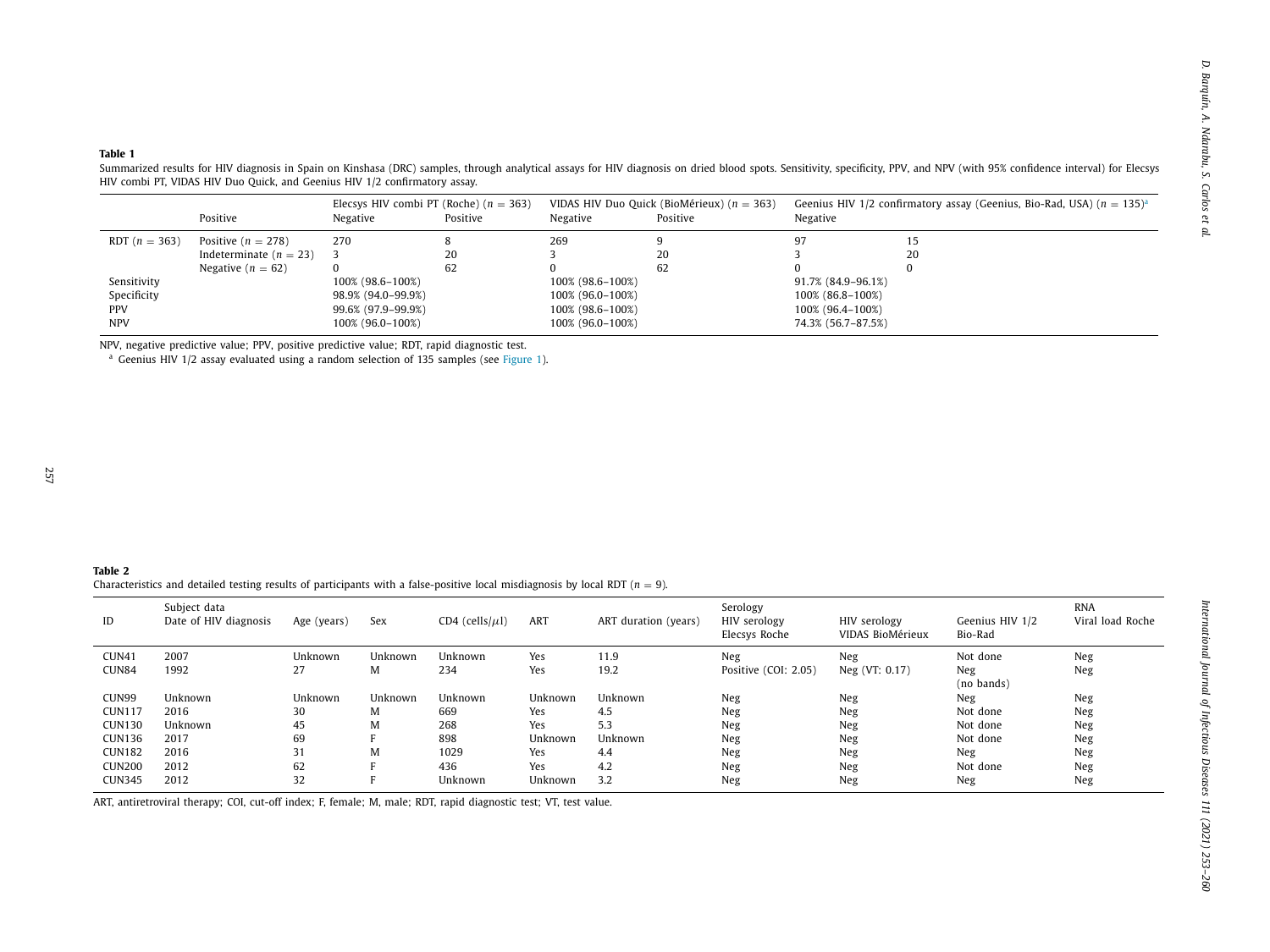<span id="page-5-0"></span>

| Table 3                | Characteristics and detailed testing results of participants with an HIV indeterminate result by local RDT ( $n = 23$ ). |                          |                |                 |             |                             |                                                                                   |                                                        |                                                                             |                                                                                                                                                                                                                   |                 |
|------------------------|--------------------------------------------------------------------------------------------------------------------------|--------------------------|----------------|-----------------|-------------|-----------------------------|-----------------------------------------------------------------------------------|--------------------------------------------------------|-----------------------------------------------------------------------------|-------------------------------------------------------------------------------------------------------------------------------------------------------------------------------------------------------------------|-----------------|
| Subject data<br>Number | RDT-based HIV<br>diagnosis                                                                                               | Date of HIV<br>diagnosis | (years)        | Age CD4 (units) | ART         | (months)<br>duration<br>ART | Elecsys Roche (COI)<br>DBS serology                                               | VIDAS BioMérieux Geenius HIV 1/2<br>$\widehat{\Sigma}$ | confirmatory assay<br>Bio-Rad <sup>a</sup>                                  | DBS molecular test<br>Roche (log)<br>Viral load                                                                                                                                                                   | Final diagnosis |
| 20                     | Indeterminate                                                                                                            | 2016-2018                | 13.01)<br>39.1 | Unknown         | None        | Unknown                     | Negative Median COI: Negative Median<br>$0.291($ [QR $0.24 - 0.31)$ VT: 0.16 (IQR | $0.15 - 0.172$                                         | $\text{g}$ p36: – $\text{g}$ p140: –<br>$p31: -gp160: -$<br>$p24: -gp41: -$ | Not detected                                                                                                                                                                                                      | HIV-1 negative  |
|                        | Indeterminate                                                                                                            | Unknown                  | 24.9           | 50              | TDF+3TC+EFV |                             | Unknown Positive, COI: 131                                                        | Positive VT: 19.85                                     | $p31: -gp160:++$<br>$_{\rm gp36:}$ – $_{\rm gh140:}$ –<br>$p24:  gp41: ++$  | 2.93 log                                                                                                                                                                                                          | HIV-1 positive  |
|                        | Indeterminate                                                                                                            | Unknown                  | 38.1           | Unknown         |             |                             | Unknown Unknown Positive, COI: 118.7                                              | Positive, VT: 17.28 gp36: -gp140: -                    | $p24: + gp41: ++$<br>$p31:  gp160: +$                                       | 2.75 log                                                                                                                                                                                                          | HIV-1 positive  |
|                        | Indeterminate                                                                                                            | Unknown                  | 44.1           | Unknown         |             |                             | Unknown Unknown Positive COI: 53.47                                               | Positive VT: 16.85                                     | $gp36: -gp140: -$<br>$p31: -gp160: +$<br>$gp41: +$<br>$p24: -$              | 2.75 log                                                                                                                                                                                                          | HIV-1 positive  |
|                        | <sup>a</sup> Result interpretation of Geenius assay: no line (-), low intensity line (+), and high intensity line (++).  |                          |                |                 |             |                             |                                                                                   |                                                        |                                                                             | ART, antiretroviral therapy; COI, cut-off index; DBS, dried blood spots; EPV, efavirenz; RDT, rapid diagnostic test; SD, standard deviation; 3TC, lamivudine; TDF, tenofovir disoproxil fumarate; VT, test value. |                 |

and the loss of credibility of the HIV testing program (Kufa et al., 2017). The [misdiagnosis](#page-6-0) at some HIV testing sites in sub-Saharan Africa, and inconsistent findings regarding the accuracy of widely used simple diagnostic tests, have highlighted the urgent need for a comprehensive evaluation of these tests and the algorithm applied, with special emphasis on their performance by geographical location and other characteristics. The algorithm used in Kinshasa (DRC) includes the use of three RDTs for the diagnosis and confirmation of HIV. However, the RDTs are not the optimal option for confirmation of the diagnosis, although this algorithm is better than others used in many countries as the tie-breaker algorithm, which have been shown to have more false-positive results [\(Shanks](#page-7-0) et al., 2015).

Twenty-three DBS samples from the study population belonged to individuals who had received an indeterminate RDT-based HIV diagnosis in DRC. Among them, three patients were actually infected with HIV and had detectable RNA according to the DBS analysis, but only one (a 25-year-old female) was receiving ART with TDF/EFV/3TC. The remaining two patients showed a low level viremia and a reduced level of antibody based on the chemiluminescence signal and the Geenius intensity bands, probably related to an asymptomatic stage of HIV infection or clinical latency that could lead to indeterminate RDT results (Table 3). On the other hand, 11 samples (3.6%, 11/303; from nine different patients) initially classified as positive in the origin, resulted negative after DBS serological and molecular analysis. These nine cases of HIV misdiagnosis corresponded to three persons newly diagnosed during the study period (2016–2018) and six individuals who had received an RDT-based diagnosis years before, confirming the need for confirmatory testing prior to initiating ART, either by conducting a confirmatory test locally if available, or by studying samples such as DBS at an external laboratory where additional serological and/or molecular analysis can be performed. Up to three false-positive samples corresponded to a patient misdiagnosed in 2016 with a high CD4 level (925–1029 CD4/μl), whose ART was withdrawn after 2 years of unnecessary treatment. These findings could be explained either by poor performance of the RDT algorithm, or by poor performance of the DBS samples.

Rapid immunochromatographic tests for HIV are recommended in low resource settings due to poor infrastructure and geographic limitations, but the low HIV prevalence among the general population in DRC (0.7%) may be associated with a lower positive predictive value for these methods [\(Rubio-Garrido](#page-6-0) et al., 2019, [UNAIDS.](#page-6-0) UNAIDS 2020, [Lasry](#page-6-0) et al., 2019, [Eaton](#page-6-0) et al., 2017, [Dupwa](#page-6-0) et al., 2019, Tan et al., [2016\)](#page-7-0). Misdiagnosis can also be influenced by subjective reading of tests, not respecting the incubation time, or incorrect labelling [\(Tuaillon](#page-6-0) et al., 2020). Even fourthgeneration RDTs used in HIV diagnosis algorithms have led to a significant number of false-positive results delivered. Several authors have evaluated RDT-based diagnosis using the Determine HIV 1/2 (Abbott) assay and have detected a false positivity rate of up to 31.5% [\(Kosack](#page-6-0) et al., 2017, [Kosack](#page-7-0) et al., 2017). Most HIV RDT kits available in SSA have been evaluated as individual assays and not as testing algorithms; therefore, each country must choose and standardize its own testing algorithm based on local costs, storage issues, human resources, available facilities and infrastructure, service demand, and local [geography](#page-7-0) [\(Kaleebu](#page-7-0) et al., 2018, Plate and Wiktor, 2007).

On the other hand, DBS analysis cannot give an immediate result but can be performed with centralized laboratory technology. Both serological and molecular analysis can be implemented successively in different steps for HIV diagnosis and typing; even drug levels can be measured to assess patient adherence. A number of authors have reported adequate sensitivity and specificity for HIV diagnosis through DBS analysis [\(Rubio-Garrido](#page-6-0) et al., 2019, De Mulder and Holguín, 2013, [Tuaillon](#page-6-0) et al., 2020, [Fernández](#page-6-0) McPhee

 $\mathbf{r}$ 

 $\mathbf{I}$ 

 $\overline{1}$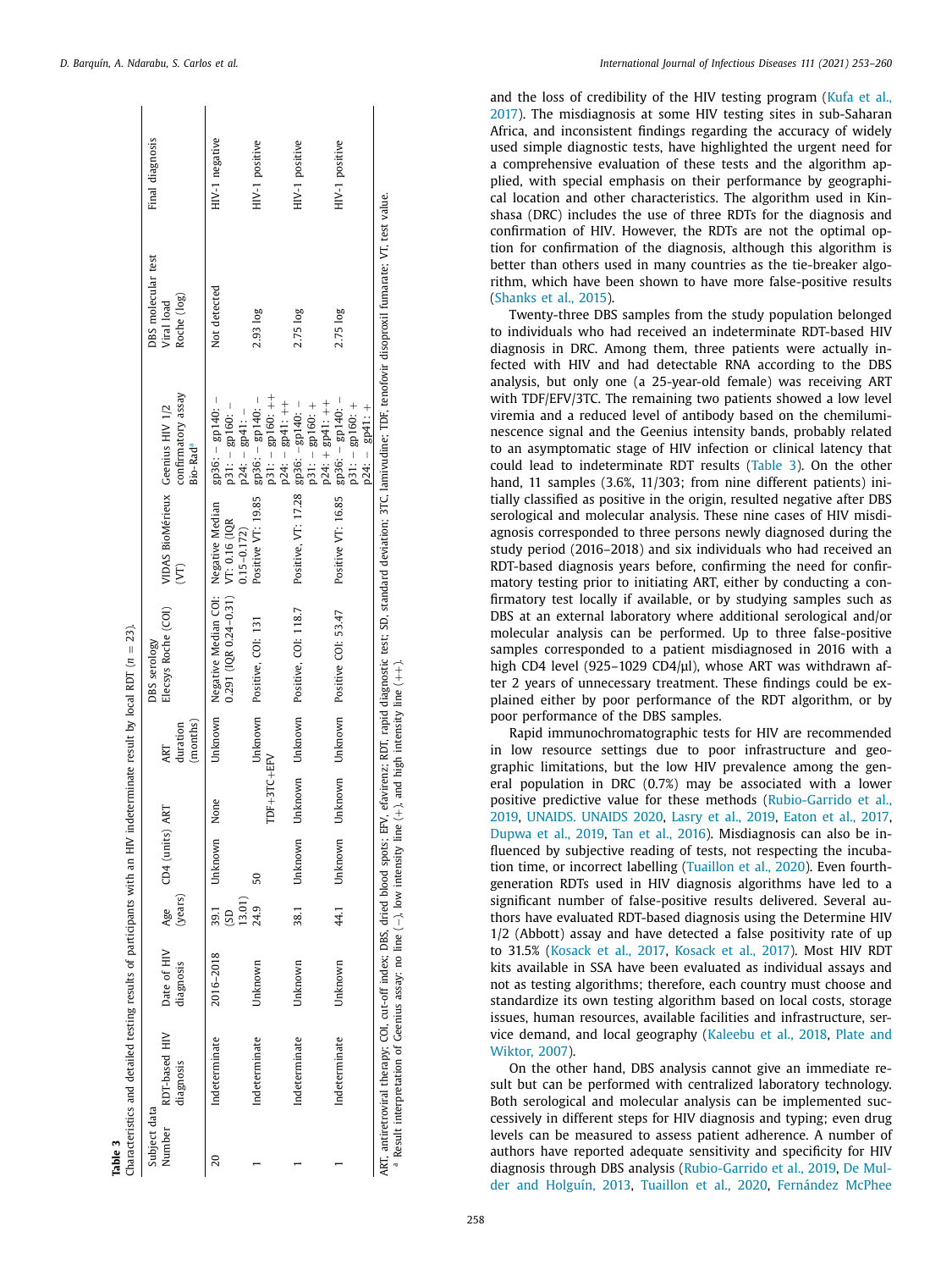<span id="page-6-0"></span>et al., 2015, Stefic et al., 2020), and both chronic and acute infections can be diagnosed reliably (Dupwa et al., 2019). The study data showed high sensitivity and specificity for both chemiluminescent assays used with DBS samples (Elecsys and VIDAS), similar to the result reported recently by Stefic et al. (98.8%) (Stefic et al., 2020).

The implementation of DBS for viral load determination is considered one of the most necessary immediate measures to reduce the HIV-related mortality rate in Africa [\(Phillips](#page-7-0) et al., 2016). In the present study, all of the samples were analysed by COBAS AmpliPrep/COBAS Taqman HIV-1 (Roche) to confirm the diagnosis and monitor infection and transmissibility [\(Powers](#page-7-0) et al., 2011). This viral load platform has been reported to be a reliable method to detect and quantify the wide variety of subtypes and recombinants currently circulating in DRC from DBS samples (Rubio-Garrido et al., 2019).

Based on the study results, the Geenius HIV 1/2 confirmatory assay can be a reliable tool to avoid misdiagnosis. It offered excellent specificity for HIV diagnosis working with DBS samples. However, the sensitivity of the Geenius assay on DBS was 91.7% in this series, since up to nine samples from true HIV-1 patients showed a negative result by Geenius. Therefore, this test may be very suitable as a confirmatory test, but not as a screening test. Other authors have reported that it exhibits better sensitivity and better performance in detecting HIV-1 infections than other confirmatory immunoassays [\(Serhir](#page-7-0) et al., 2019, [Hallen](#page-7-0) et al., 2014, Mor et al., [2014\)](#page-7-0). In the current series, no HIV-2 infection was detected among the participants. Studies have mainly described HIV-2 infections in West African countries [\(Visseaux](#page-7-0) et al., 2016).

This study has a number of limitations. First, DBS were not compared to plasma due to the lack of paired plasma/DBS specimens collected from each subject in the study population. Second, only 135 out of the 365 samples could be tested with the Geenius HIV 1/2 assay. However, this random selection coupled with RNA detection from all DBS samples allowed discrepant results to be resolved and acute infections to be ruled out. Regarding the viral load and serology evaluation, among adults diagnosed as HIVpositive or indeterminate by RDTs, 36% had received ART before sampling and their RDT diagnosis had been conducted prior to DBS collection for this study. Finally, storage conditions could influence the DBS analysis; however, specimens were transported on dry ice and preserved at −80°C until use.

In conclusion, the main strength of this study is showing the usefulness of DBS testing to confirm or rule out HIV infection in low-income countries. Assessing HIV misdiagnosis in SSA is a public health priority, as an incorrect diagnosis can lead to unnecessary treatment and spreads discriminatory attitudes and stigma in these regions. The results of this study may have a direct clinical impact on the global diagnosis and follow-up of HIV infection, since the use of RDT-based HIV diagnostic algorithms with suboptimal reliability, in areas with very limited resources, may further delay the achievement of the 95–95–95 objectives proposed for 2030.

# **Funding**

This study was funded by the Government of Spain (Fondo de Investigación en Salud-FI, grants PI16/01908) and the Government of Navarre (grant 045-2015).

# **Conflict of interest**

The authors declare that they have no known competing financial interests or personal relationships that could have appeared to influence the work reported in this paper.

# **Acknowledgements**

We thank the patients who participated in the study, as well as the local professionals responsible for the DBS and data collection from enrolled patients at Monkole and Kalembelembe hospitals in Kinshasa. We thank Patricia Sanz for her technical support during laboratory processing of DBS samples. We are grateful for the support of the Institute for Tropical Health (Obra Social la CAIXA and Fundación Caja Navarra, Fundación María Francisca de Roviralta, Ubesol and Inversiones Garcilaso de la Vega S.L.).

#### **References**

- [Gisslén](http://refhub.elsevier.com/S1201-9712(21)00669-X/sbref0001) M, [Svedhem](http://refhub.elsevier.com/S1201-9712(21)00669-X/sbref0001) V, [Lindborg](http://refhub.elsevier.com/S1201-9712(21)00669-X/sbref0001) L, [Flamholc](http://refhub.elsevier.com/S1201-9712(21)00669-X/sbref0001) L, [Norrgren](http://refhub.elsevier.com/S1201-9712(21)00669-X/sbref0001) H, [Wendahl](http://refhub.elsevier.com/S1201-9712(21)00669-X/sbref0001) S, et [al.](http://refhub.elsevier.com/S1201-9712(21)00669-X/sbref0001) Sweden, the first country to achieve the Joint United Nations Programme on HIV/AIDS (UNAIDS)/World Health Organization (WHO) 90-90-90 continuum of HIV care targets. HIV Med [2017;18\(4\):305–7.](http://refhub.elsevier.com/S1201-9712(21)00669-X/sbref0001)
- [Guichet](http://refhub.elsevier.com/S1201-9712(21)00669-X/sbref0002) E, [Aghokeng](http://refhub.elsevier.com/S1201-9712(21)00669-X/sbref0002) A, [Serrano](http://refhub.elsevier.com/S1201-9712(21)00669-X/sbref0002) L, [Bado](http://refhub.elsevier.com/S1201-9712(21)00669-X/sbref0002) G, [Toure-Kane](http://refhub.elsevier.com/S1201-9712(21)00669-X/sbref0002) C, [Eymard-Duvernay](http://refhub.elsevier.com/S1201-9712(21)00669-X/sbref0002) S, et [al.](http://refhub.elsevier.com/S1201-9712(21)00669-X/sbref0002) Short Communication: High Viral Load and Multidrug Resistance Due to Late Switch to Second-Line Regimens Could Be a Major Obstacle to Reach the 90-90-90 UNAIDS Objectives in Sub-Saharan Africa. AIDS Res Hum Retroviruses [2016;32\(12\):1159–62.](http://refhub.elsevier.com/S1201-9712(21)00669-X/sbref0002)
- [Hemelaar](http://refhub.elsevier.com/S1201-9712(21)00669-X/sbref0003) J, [Elangovan](http://refhub.elsevier.com/S1201-9712(21)00669-X/sbref0003) R, [Yun](http://refhub.elsevier.com/S1201-9712(21)00669-X/sbref0003) J, [Dickson-Tetteh](http://refhub.elsevier.com/S1201-9712(21)00669-X/sbref0003) L, [Fleminger](http://refhub.elsevier.com/S1201-9712(21)00669-X/sbref0003) I, [Kirtley](http://refhub.elsevier.com/S1201-9712(21)00669-X/sbref0003) S, et [al.](http://refhub.elsevier.com/S1201-9712(21)00669-X/sbref0003) Global and regional molecular epidemiology of HIV-1, 1990–2015: a systematic review, global survey, and trend analysis. Lancet Infect Dis [2019;19\(2\):143–55.](http://refhub.elsevier.com/S1201-9712(21)00669-X/sbref0003)
- [Rubio-Garrido](http://refhub.elsevier.com/S1201-9712(21)00669-X/sbref0004) M, [González-Alba](http://refhub.elsevier.com/S1201-9712(21)00669-X/sbref0004) JM, [Reina](http://refhub.elsevier.com/S1201-9712(21)00669-X/sbref0004) G, [Ndarabu](http://refhub.elsevier.com/S1201-9712(21)00669-X/sbref0004) A, [Barquín](http://refhub.elsevier.com/S1201-9712(21)00669-X/sbref0004) D, [Carlos](http://refhub.elsevier.com/S1201-9712(21)00669-X/sbref0004) S, et [al.](http://refhub.elsevier.com/S1201-9712(21)00669-X/sbref0004) Current and historic HIV-1 molecular epidemiology in paediatric and adult population from Kinshasa in the Democratic Republic of Congo. Sci Rep. [2020;10\(1\):1–13.](http://refhub.elsevier.com/S1201-9712(21)00669-X/sbref0004)
- [Rubio-Garrido](http://refhub.elsevier.com/S1201-9712(21)00669-X/sbref0005) M, [Ndarabu](http://refhub.elsevier.com/S1201-9712(21)00669-X/sbref0005) A, [Reina](http://refhub.elsevier.com/S1201-9712(21)00669-X/sbref0005) G, [Barquín](http://refhub.elsevier.com/S1201-9712(21)00669-X/sbref0005) D, [Fernández-Alonso](http://refhub.elsevier.com/S1201-9712(21)00669-X/sbref0005) M, [Carlos](http://refhub.elsevier.com/S1201-9712(21)00669-X/sbref0005) S, et [al.](http://refhub.elsevier.com/S1201-9712(21)00669-X/sbref0005) Utility Of POC Xpert HIV-1 Tests For [Detection-Quantification](http://refhub.elsevier.com/S1201-9712(21)00669-X/sbref0005) Of Complex HIV Recombinants Using Dried Blood Spots From Kinshasa. D. R. Congo. Sci Rep.  $2019.9(1):1-11$
- De [Mulder](http://refhub.elsevier.com/S1201-9712(21)00669-X/sbref0006) M, [Holguín](http://refhub.elsevier.com/S1201-9712(21)00669-X/sbref0006) Á. Dried blood spots for monitoring HIV infection in Public Health Programs in developing countries. Enferm Infecc Microbiol Clin [2013;31\(2\):100–7.](http://refhub.elsevier.com/S1201-9712(21)00669-X/sbref0006)
- UNAIDS. UNAIDS. Joint United Nations Programme on HIV/AIDS. UNAIDS data 2020. Geneva, [Switzerland:](http://refhub.elsevier.com/S1201-9712(21)00669-X/sbref0007) UNAIDS; 2020.
- [Vidal](http://refhub.elsevier.com/S1201-9712(21)00669-X/sbref0008) N, [Mulanga-Kabeya](http://refhub.elsevier.com/S1201-9712(21)00669-X/sbref0008) C, [Nzilambi](http://refhub.elsevier.com/S1201-9712(21)00669-X/sbref0008) N, [Delaporte](http://refhub.elsevier.com/S1201-9712(21)00669-X/sbref0008) E, [Peeters](http://refhub.elsevier.com/S1201-9712(21)00669-X/sbref0008) M. Identification of a complex env subtype E HIV type 1 virus from the Democratic Republic of Congo, recombinant with A, G, H, J, K, and unknown subtypes. AIDS Res Hum Retroviruses [2000;16\(18\):2059–64.](http://refhub.elsevier.com/S1201-9712(21)00669-X/sbref0008)
- [Shanks](http://refhub.elsevier.com/S1201-9712(21)00669-X/sbref0009) L, [Klarkowski](http://refhub.elsevier.com/S1201-9712(21)00669-X/sbref0009) D, [O'Brien](http://refhub.elsevier.com/S1201-9712(21)00669-X/sbref0009) DP. False Positive HIV Diagnoses in Resource Limited Settings: Operational Lessons Learned for HIV Programmes. PLoS One [2013;8\(3\):8–13.](http://refhub.elsevier.com/S1201-9712(21)00669-X/sbref0009)
- [Kufa](http://refhub.elsevier.com/S1201-9712(21)00669-X/sbref0010) T, [Kharsany](http://refhub.elsevier.com/S1201-9712(21)00669-X/sbref0010) AB, [Cawood](http://refhub.elsevier.com/S1201-9712(21)00669-X/sbref0010) C, [Khanyile](http://refhub.elsevier.com/S1201-9712(21)00669-X/sbref0010) D, [Lewis](http://refhub.elsevier.com/S1201-9712(21)00669-X/sbref0010) L, [Grobler](http://refhub.elsevier.com/S1201-9712(21)00669-X/sbref0010) A, et [al.](http://refhub.elsevier.com/S1201-9712(21)00669-X/sbref0010) Misdiagnosis of HIV infection during a South African [community-based](http://refhub.elsevier.com/S1201-9712(21)00669-X/sbref0010) survey: Implications for rapid HIV testing. J Int AIDS Soc 2017;20(6):35–43 Suppl.  $\cdot$  [2019.](http://refhub.elsevier.com/S1201-9712(21)00669-X/sbref0011) p. 292 p.
- 
- Do Rosario [Augusto](http://refhub.elsevier.com/S1201-9712(21)00669-X/sbref0012) A, [Iriemenam](http://refhub.elsevier.com/S1201-9712(21)00669-X/sbref0012) NC, [Kohatsu](http://refhub.elsevier.com/S1201-9712(21)00669-X/sbref0012) L, De [Sousa](http://refhub.elsevier.com/S1201-9712(21)00669-X/sbref0012) L, [Maueia](http://refhub.elsevier.com/S1201-9712(21)00669-X/sbref0012) C, [Hara](http://refhub.elsevier.com/S1201-9712(21)00669-X/sbref0012) C, et [al.](http://refhub.elsevier.com/S1201-9712(21)00669-X/sbref0012) High level of HIV false positives using EIAbased algorithm in survey: Importance of confirmatory testing. PLoS One [2020;15:1–12](http://refhub.elsevier.com/S1201-9712(21)00669-X/sbref0012) 10 October.
- [Kosack](http://refhub.elsevier.com/S1201-9712(21)00669-X/sbref0013) CS, [Shanks](http://refhub.elsevier.com/S1201-9712(21)00669-X/sbref0013) L, [Beelaert](http://refhub.elsevier.com/S1201-9712(21)00669-X/sbref0013) G, [Benson](http://refhub.elsevier.com/S1201-9712(21)00669-X/sbref0013) T, [Savane](http://refhub.elsevier.com/S1201-9712(21)00669-X/sbref0013) A, [Ng'Ang'A](http://refhub.elsevier.com/S1201-9712(21)00669-X/sbref0013) A, et [al.](http://refhub.elsevier.com/S1201-9712(21)00669-X/sbref0013) HIV misdiagnosis in sub-Saharan Africa: Performance of diagnostic algorithms at six testing sites: Performance. J Int AIDS Soc [2017;20\(1\):1–18.](http://refhub.elsevier.com/S1201-9712(21)00669-X/sbref0013)
- [Klarkowski](http://refhub.elsevier.com/S1201-9712(21)00669-X/sbref0014) D, [O'Brien](http://refhub.elsevier.com/S1201-9712(21)00669-X/sbref0014) DP, [Shanks](http://refhub.elsevier.com/S1201-9712(21)00669-X/sbref0014) L, [Singh](http://refhub.elsevier.com/S1201-9712(21)00669-X/sbref0014) KP. Causes of false-positive HIV rapid diagnostic test results. Expert Rev Anti Infect Ther [2014;12\(1\):49–62.](http://refhub.elsevier.com/S1201-9712(21)00669-X/sbref0014)
- [Tuaillon](http://refhub.elsevier.com/S1201-9712(21)00669-X/sbref0015) E, [Kania](http://refhub.elsevier.com/S1201-9712(21)00669-X/sbref0015) D, [Pisoni](http://refhub.elsevier.com/S1201-9712(21)00669-X/sbref0015) A, [Bollore](http://refhub.elsevier.com/S1201-9712(21)00669-X/sbref0015) K, [Taieb](http://refhub.elsevier.com/S1201-9712(21)00669-X/sbref0015) F. Ontsira Ngoyi EN, et al. Dried Blood Spot Tests for the Diagnosis and Therapeutic Monitoring of HIV and Viral Hepatitis B and C. Front Microbiol [2020;11\(March\):1–7.](http://refhub.elsevier.com/S1201-9712(21)00669-X/sbref0015)
- [Fernández](http://refhub.elsevier.com/S1201-9712(21)00669-X/sbref0016) McPhee C, [Álvarez](http://refhub.elsevier.com/S1201-9712(21)00669-X/sbref0016) P, [Prieto](http://refhub.elsevier.com/S1201-9712(21)00669-X/sbref0016) L, [Obiang](http://refhub.elsevier.com/S1201-9712(21)00669-X/sbref0016) J, [Avedillo](http://refhub.elsevier.com/S1201-9712(21)00669-X/sbref0016) P, [Vargas](http://refhub.elsevier.com/S1201-9712(21)00669-X/sbref0016) A, et [al.](http://refhub.elsevier.com/S1201-9712(21)00669-X/sbref0016) HIV-1 infection using dried blood spots can be confirmed by Bio-Rad GeeniusTM HIV 1/2 confirmatory assay. J Clin Virol [2015;63:66–9.](http://refhub.elsevier.com/S1201-9712(21)00669-X/sbref0016)
- [Miri-Dashe](http://refhub.elsevier.com/S1201-9712(21)00669-X/sbref0017) T, [Osawe](http://refhub.elsevier.com/S1201-9712(21)00669-X/sbref0017) S, [Daniel](http://refhub.elsevier.com/S1201-9712(21)00669-X/sbref0017) MTN, [Choji](http://refhub.elsevier.com/S1201-9712(21)00669-X/sbref0017) RP, [Mamman](http://refhub.elsevier.com/S1201-9712(21)00669-X/sbref0017) I, [Deme](http://refhub.elsevier.com/S1201-9712(21)00669-X/sbref0017) K, et [al.](http://refhub.elsevier.com/S1201-9712(21)00669-X/sbref0017) Comprehensive reference ranges for [hematology](http://refhub.elsevier.com/S1201-9712(21)00669-X/sbref0017) and clinical chemistry laboratory parameters derived from normal Nigerian adults. PLoS One 2014;9(5).
- [Lasry](http://refhub.elsevier.com/S1201-9712(21)00669-X/sbref0018) A, [Kalou](http://refhub.elsevier.com/S1201-9712(21)00669-X/sbref0018) MB, [Young](http://refhub.elsevier.com/S1201-9712(21)00669-X/sbref0018) PR, [Rurangirwa](http://refhub.elsevier.com/S1201-9712(21)00669-X/sbref0018) J, [Parekh](http://refhub.elsevier.com/S1201-9712(21)00669-X/sbref0018) B. Behel S. Cost [implications](http://refhub.elsevier.com/S1201-9712(21)00669-X/sbref0018) of HIV retesting for verification in Africa. PLoS One 2019;14(7).
- [Eaton](http://refhub.elsevier.com/S1201-9712(21)00669-X/sbref0019) JW, [Johnson](http://refhub.elsevier.com/S1201-9712(21)00669-X/sbref0019) CC, [Gregson](http://refhub.elsevier.com/S1201-9712(21)00669-X/sbref0019) S, The Cost of Not Retesting: Human Immunodeficiency Virus Misdiagnosis in the Antiretroviral Therapy ["Test-and-Offer" Era.](http://refhub.elsevier.com/S1201-9712(21)00669-X/sbref0019) Clin Infect Dis 2017;65(3):522–5.
- WHO. Implementing HIV Viral Load Testing. 2014;(July).
- [Stefic](http://refhub.elsevier.com/S1201-9712(21)00669-X/sbref0021) K, [Guinard](http://refhub.elsevier.com/S1201-9712(21)00669-X/sbref0021) J, [Peytavin](http://refhub.elsevier.com/S1201-9712(21)00669-X/sbref0021) G, [Saboni](http://refhub.elsevier.com/S1201-9712(21)00669-X/sbref0021) L, [Sommen](http://refhub.elsevier.com/S1201-9712(21)00669-X/sbref0021) C, [Sauvage](http://refhub.elsevier.com/S1201-9712(21)00669-X/sbref0021) C, et [al.](http://refhub.elsevier.com/S1201-9712(21)00669-X/sbref0021) Screening for human [immunodeficiency](http://refhub.elsevier.com/S1201-9712(21)00669-X/sbref0021) virus infection by use of a fourth-generation antigen/antibody assay and dried blood spots: In-depth analysis of sensitivity and performance assessment in a cross-sectional study. J Clin Microbiol 2020;58(1):1–10.
- [Dupwa](http://refhub.elsevier.com/S1201-9712(21)00669-X/sbref0022) B, [Kumar](http://refhub.elsevier.com/S1201-9712(21)00669-X/sbref0022) AMV, [Tripathy](http://refhub.elsevier.com/S1201-9712(21)00669-X/sbref0022) JP, [Mugurungi](http://refhub.elsevier.com/S1201-9712(21)00669-X/sbref0022) O, [Takarinda](http://refhub.elsevier.com/S1201-9712(21)00669-X/sbref0022) KC, [Dzangare](http://refhub.elsevier.com/S1201-9712(21)00669-X/sbref0022) J, et [al.](http://refhub.elsevier.com/S1201-9712(21)00669-X/sbref0022) Retesting for verification of HIV diagnosis before antiretroviral therapy initiation in Harare, Zimbabwe: Is there a gap between policy and practice? Trans R Soc Trop Med Hyg [2019;113\(10\):610–16.](http://refhub.elsevier.com/S1201-9712(21)00669-X/sbref0022)
- [Kosack](http://refhub.elsevier.com/S1201-9712(21)00669-X/sbref0023) S, [CaraPage](http://refhub.elsevier.com/S1201-9712(21)00669-X/sbref0023) A-L, [Savane](http://refhub.elsevier.com/S1201-9712(21)00669-X/sbref0023) A, [Ng'ang'a A,](http://refhub.elsevier.com/S1201-9712(21)00669-X/sbref0023) [Zahinda](http://refhub.elsevier.com/S1201-9712(21)00669-X/sbref0023) J-PB, [Shanks](http://refhub.elsevier.com/S1201-9712(21)00669-X/sbref0023) L, [Fransen](http://refhub.elsevier.com/S1201-9712(21)00669-X/sbref0023) K, et [al.](http://refhub.elsevier.com/S1201-9712(21)00669-X/sbref0023) Towards more accurate HIV testing in [sub-Saharan](http://refhub.elsevier.com/S1201-9712(21)00669-X/sbref0023) Africa: a multi-site